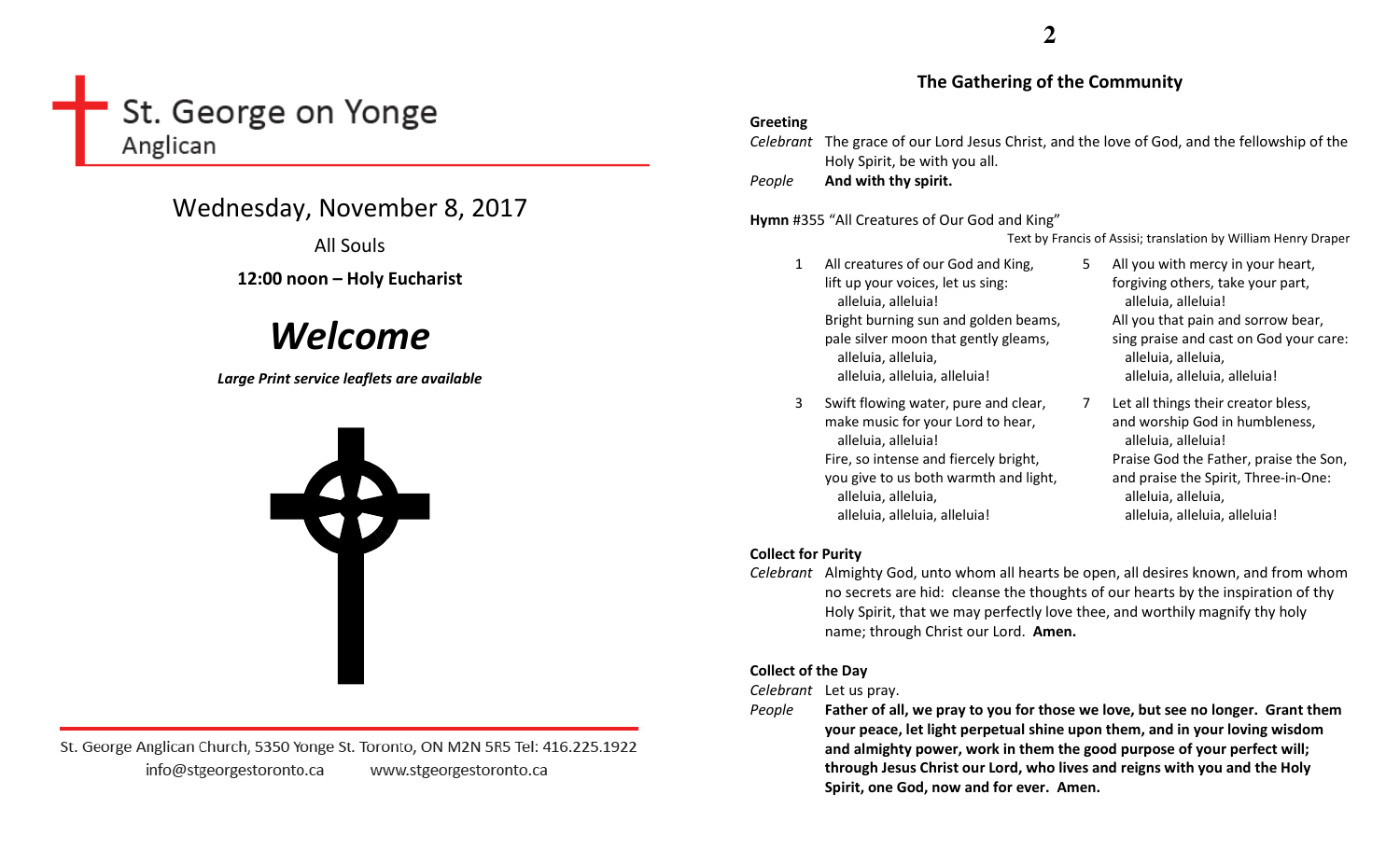# The Proclamation of the Word

Reader A reading from the Wisdom of Solomon.

 $1$  But the souls of the righteous are in the hand of God, and no torment will ever touch them.

 $2$  In the eyes of the foolish they seemed to have died, and their departure was thought to be a disaster,

 $3$  and their going from us to be their destruction;

but they are at peace.

 $4$  For though in the sight of others they were punished, their hope is full of immortality.

 $<sup>5</sup>$  Having been disciplined a little, they will receive great good,</sup> because God tested them and found them worthy of himself;  $6$  like gold in the furnace he tried them,

and like a sacrificial burnt-offering he accepted them.

 $<sup>7</sup>$  In the time of their visitation they will shine forth,</sup>

and will run like sparks through the stubble.

 $8$ They will govern nations and rule over peoples, and the Lord will reign over them for ever.

 $9$ Those who trust in him will understand truth, and the faithful will abide with him in love, because grace and mercy are upon his holy ones, and he watches over his elect.

Reader The Word of the Lord. PeopleThanks be to God.

#### Psalm 116:1–8

1 I love the Lord, because he has heard the voice of my supplication, because he has inclined his ear to me whenever I called upon him.

- 2 The cords of death entangled me; the grip of the grave took hold of me; I came to grief and sorrow.
- 3 Then I called upon the name of the Lord: "O Lord, I pray you, save my life."

First Reading: Wisdom 3:1–9

- **4**
- 4 Gracious is the Lord and righteous; our God is full of compassion.
- 5 The Lord watches over the innocent; I was brought very low, and he helped me.
- 6 Turn again to your rest, O my soul, for the Lord has treated you well.
- 7 For you have rescued my life from death, my eyes from tears, and my feet from stumbling.
- 8 I will walk in the presence of the Lord in the land of the living.

Eternal God, faithful in your tender compassion, you give us hope for our life here and hereafter through the victory of your only Son. When we share his cup of salvation, revive in us the joy of this everlasting gift. We ask his in his name. Amen.

#### Holy Gospel: John 11:21–27 Celebrant The Lord be with you. People And with thy spirit. Celebrant The Holy Gospel of our Lord Jesus Christ according to John. PeopleGlory be to thee, O Lord.

 $21$  Martha said to Jesus, "Lord, if you had been here, my brother would not have died.  $22$  But even now I know that God will give you whatever you ask of him."<sup>23</sup> Jesus said to her, "Your brother will rise again."  $^{24}$  Martha said to him, "I know that he will rise again in the resurrection on the last day."  $^{25}$  Jesus said to her, "I am the resurrection and the life. Those who believe in me, even though they die, will live,  $26$  and everyone who lives and believes in me will never die. Do you believe this?" <sup>27</sup> She said to him, "Yes, Lord, I believe that you are the Messiah, the Son of God, the one coming into the world."

Celebrant The Gospel of Christ. PeoplePraise be to thee, O Christ.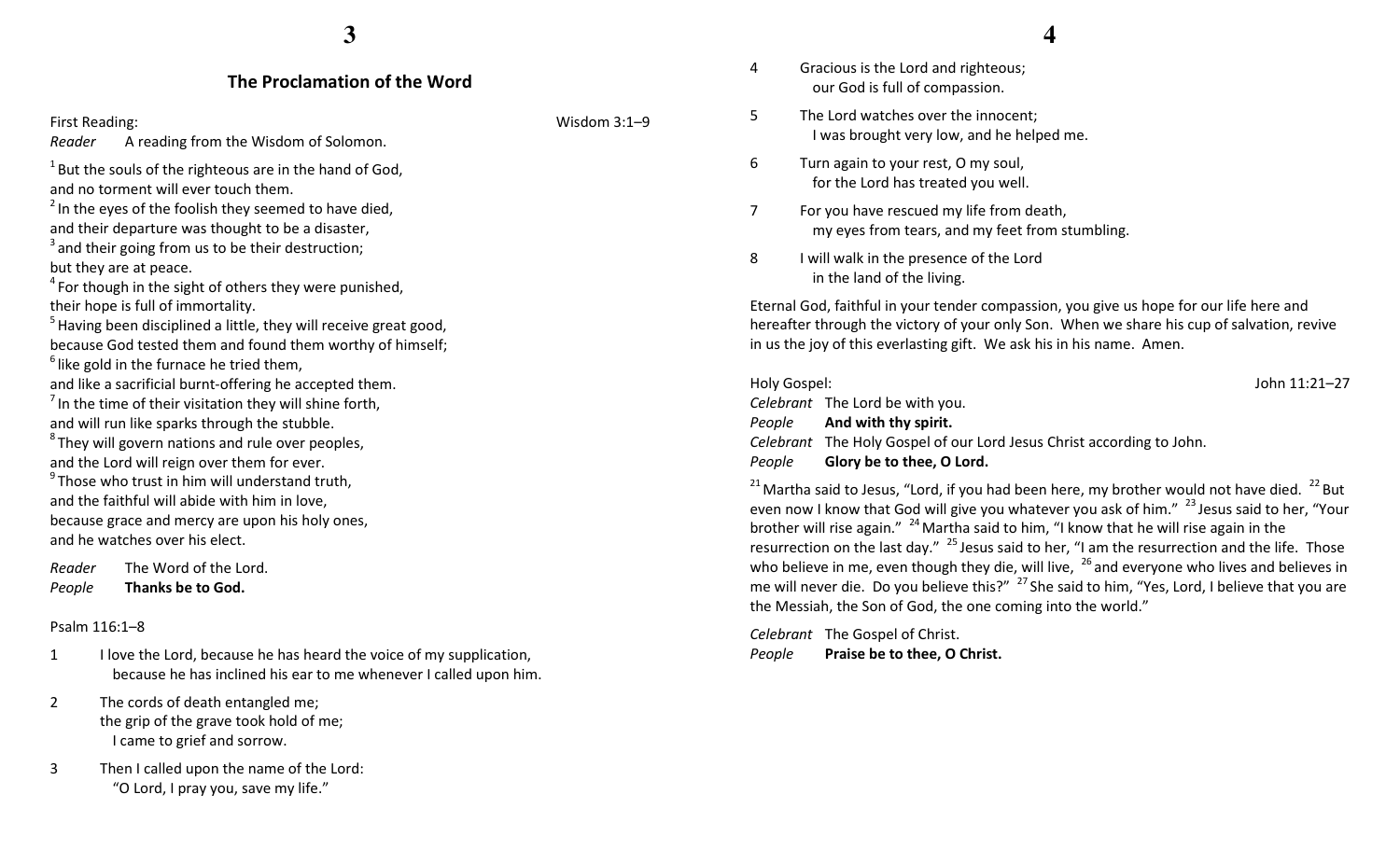# Commemoration of the Faithful Departed

Samuel Babb Victoria Babb Nigel Baillie The Rev. Donald Beatty Arthur Beecham Wallace Blythe Alice Browne Lucy Browning Dr. Frank Chandra Lee Shin Chin Bill Clennett Laurie Clennett Irving Chung Arthur Chung-Tiam-Fook Edwin Chung-Tiam-Fook Fatima Chung-Tiam-Fook Gerald Chung-Tiam-Fook Lilian Chung-Tiam-Fook Sydney Chung-Tiam-Fook Lucille Colson Irene Cunniam Michael Failes Carl Gefvert Vernon Gilbert

Angela Goodwill Agnes Haines Charles Haines Mark Hanna Margaret Hanna Ted Hanna Herbert Heyes Celestine Horsford John Horsford Jack Hulbert Helen Hunter John Hunter John Irwin Gordon Jin Bob Jones Ernest Jones Malcolm Lam Michael Leader James McVicar Marilyn McVicar Clint Palmer Nancy Phillips-Amodeo Don Pryce Daniel Pulbrook

Joyce Pulbrook Gladys Pummell Stan Pummell Samuel Randive Alwyn Richards Bob Ross Maureen Savage Alfred Sharpe Ani Siu Paul Siu Gerald Sturgess Rosalind Sue Viola Sumner Joyce Taylor Allan Thompson Mildred Tuckett Foo Sim Yee

Founders & Benefactors of St. George on Yonge

# **6**

Celebrant The peace of the Lord be always with you. PeopleAnd with thy spirit.

# The Celebration of the Eucharist

**Offertory Hymn** "Eternal rest grant them, we pray" Text by Adam Wood & Thomas Ken Tune #349 Old 100th

- 1 Eternal rest grant them, we pray and shine the light of endless day. Appoint for them a place with those who in you died and in you rose.
- 2 Lord Jesus Christ, our Glorious King, protect their souls from suffering. Deliver them from darkness deep, and give the angels guard to keep.
- 3 Receive our prayer and offering, the tears we shed, the songs we sing. Accept our sacrifice today to aid the souls for whom we pray.

## The Prayer over the Gifts

Celebrant Let us pray.

The Peace

People Gracious and righteous Lord, we are united in the love of Jesus Christ. Accept all we offer you this day, and bring us, with all your faithful people who have gone before us, into his eternal glory; who is Lord, now and for ever. Amen.

### The Great Thanksgiving

#### Eucharistic Prayer A

 Proper Preface Commemoration of the Dead Celebrant The Lord be with you. People And with thy spirit. Celebrant Lift up your hearts. People We lift them up unto the Lord. Celebrant Let us give thanks unto our Lord God. PeopleIt is meet and right so to do.

- 
- 4 With them, and with us, Lord be near. To you we cry, bend down your ear: For in your mercy there is light, you make the darkness ever bright.
- 5 Praise God from whom all blessings flow; praise him, all creatures here below; praise him above, ye heavenly host; praise Father, Son, and Holy Ghost.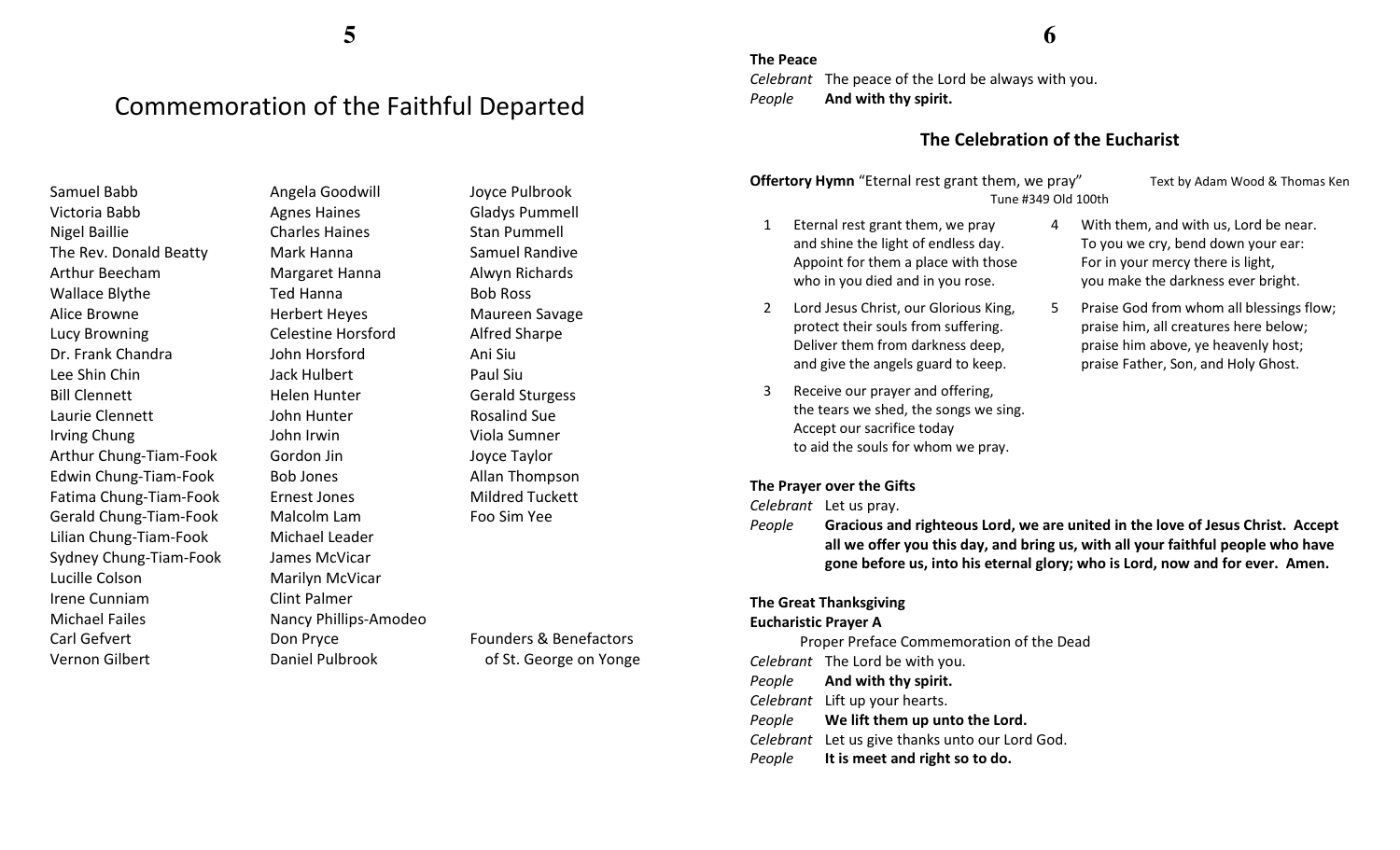Celebrant It is very meet, right, and our bounden duty, that we should at all times, and in all places, give thanks unto thee, O Lord, holy Father, almighty, everlasting God, creator and preserver of all things.

> Through Jesus Christ our Lord; who rose victorious from the dead, and doth comfort us with the hope of resurrection and the promise of eternal life. Therefore with angels and archangels, and with all the company of heaven, we laud and magnify thy glorious name; evermore praising thee and saying:

People Holy, holy, holy, Lord God of Hosts, heaven and earth are full of thy glory. Glory be to thee, O Lord most high.

# Blessed is he that cometh in the name of the Lord: Hosanna in the highest.

Celebrant Blessing and glory and thanksgiving be unto thee, almighty God, our heavenly Father, who of thy tender mercy didst give thine only Son Jesus Christ to take our nature upon him, and to suffer death upon the cross for our redemption; who made there, by his one oblation of himself once offered, a full, perfect, and sufficient sacrifice, oblation, and satisfaction, for the sins of the whole world; and did institute, and in his holy Gospel command us to continue, a perpetual memorial of that his precious death, until his coming again.

> Hear us, O merciful Father, we most humbly beseech thee; and grant that we receiving these thy creatures of bread and wine, according to thy Son our Saviour Jesus Christ's holy institution, in remembrance of his death and passion, may be partakers of his most blessed body and blood;

who, in the same night that he was betrayed, took bread; and, when he had given thanks, he brake it; and gave it to his disciples, saying, "Take, eat; this is my body which is given for you: Do this in remembrance of me."

Likewise after supper he took the cup; and when he had given thanks, he gave it to them, saying, "Drink ye all, of this; for this is my blood of the new covenant, which is shed for you and for many for the remission of sins: Do this, as oft as ye shall drink it, in remembrance of me."

Wherefore, O Father, Lord of heaven and earth, we thy humble servants, with all thy holy Church, remembering the precious death of thy beloved Son, his mighty resurrection, and glorious ascension, and looking for his coming again in glory, do make before thee, in this sacrament of the holy bread of eternal life and the cup of everlasting salvation, the memorial which he hath commanded:

 We praise thee, we bless thee, we thank thee, and we pray to thee, Lord our God.

Celebrant And we entirely desire thy fatherly goodness mercifully to accept this our sacrifice of praise and thanksgiving, most humbly beseeching thee to grant, that by the merits and death of thy Son Jesus Christ, and through faith in his blood, we and all thy whole Church may obtain remission of our sins, and all other benefits of his passion; And we pray that by the power of thy Holy Spirit, all we who are partakers of this holy communion may be fulfilled with thy grace and heavenly benediction; through Jesus Christ our Lord, by whom and with whom, in the unity of the Holy Spirit, all honour and glory be unto thee, O Father Almighty, world without end. Amen.

# The Lord's Prayer

Celebrant And now, as our Saviour Christ hath taught us, we are bold to say:

People Our Father, who art in heaven, hallowed be thy name, thy kingdom come, thy will be done, on earth as it is in heaven. Give us this day our daily bread. And forgive us our trespasses, as we forgive those who trespass against us. And lead us not into temptation, but deliver us from evil. For thine is the kingdom, the power, and the glory, for ever and ever. Amen.

# The Breaking of the Bread

Celebrant Alleluia! Christ our Passover is sacrificed for us; PeopleTherefore, let us keep the feast. Alleluia!

All are invited to share in Communion. If you would rather not receive the bread and wine, please feel free to come forward for a blessing.

# Prayer after Communion

Celebrant Let us pray.

People God of love, may the death and resurrection of Christ, which we celebrate in this eucharist, bring us, with the faithful departed, into the peace of your eternal home. We ask this in the name of Jesus Christ, our hope and our salvation. Amen.

# Doxology

Celebrant Glory to God,

People whose power, working in us, can do infinitely more than we can ask or imagine. Glory to God from generation to generation, in the Church and in Christ Jesus, for ever and ever. Amen.

People